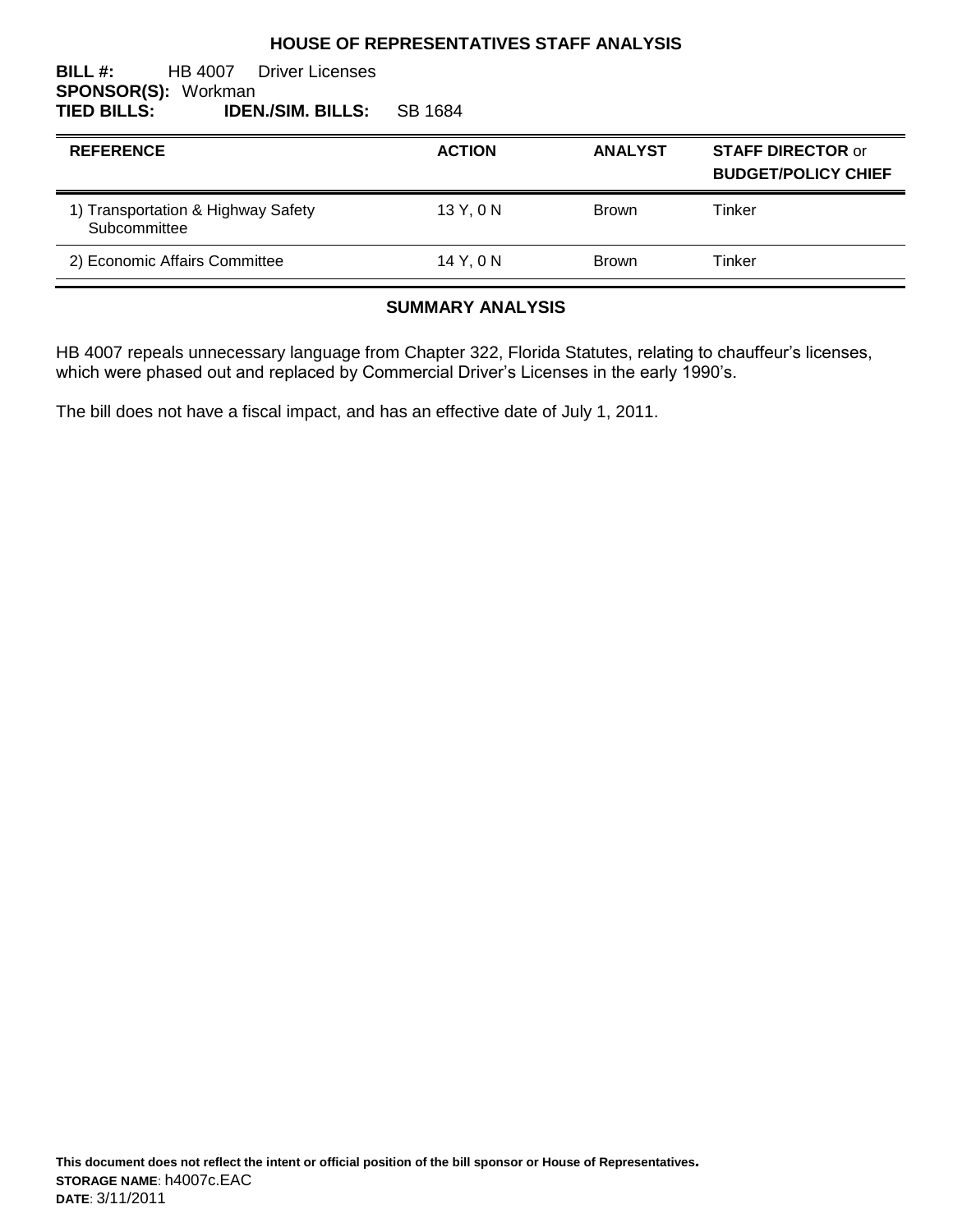### **FULL ANALYSIS**

#### **I. SUBSTANTIVE ANALYSIS**

#### A. EFFECT OF PROPOSED CHANGES:

Section 322.58, F.S., enacted in 1989, provides a period of time for holders of chauffeur's licenses to transfer to uniform Commercial Driver's License requirements. The 'phasing out' period ended on April 1, 1991, after which time chauffeurs' licenses were no longer issued nor recognized as valid.

The bill repeals this section, as chauffeur's licenses have not been issued or recognized since 1991.

- B. SECTION DIRECTORY:
	- Section 1 Repeals s. 322.58, F.S., regarding chauffeurs' licenses, repealing provisions for licensure of such persons under the appropriate license classification.
	- Section 2 Provides an effective date of July 1, 2011.

#### **II. FISCAL ANALYSIS & ECONOMIC IMPACT STATEMENT**

- A. FISCAL IMPACT ON STATE GOVERNMENT:
	- 1. Revenues:

None.

2. Expenditures:

None.

- B. FISCAL IMPACT ON LOCAL GOVERNMENTS:
	- 1. Revenues: None.
	- 2. Expenditures:

None.

- C. DIRECT ECONOMIC IMPACT ON PRIVATE SECTOR: None.
- D. FISCAL COMMENTS: None.

## **III. COMMENTS**

- A. CONSTITUTIONAL ISSUES:
	- 1. Applicability of Municipality/County Mandates Provision: